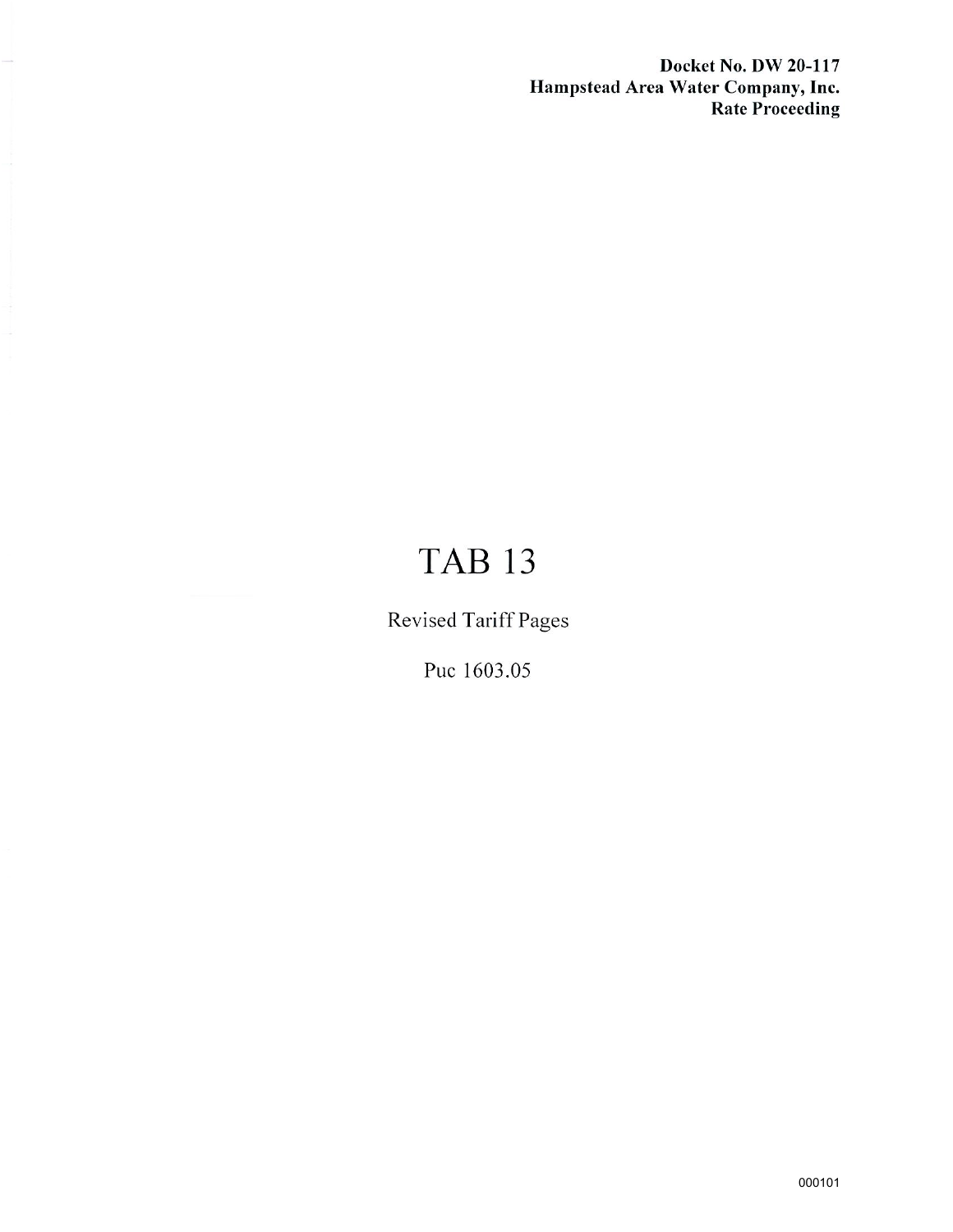# **NHPUC NO. 3 - WATER**

# **HAMPSTEAD AREA WATER COMPANY**

# **TARIFF**

# **FOR**

# **WATER SERVICE**

## **IN**

# **THE STATE OF NEW HAMPSHIRE**

Dated: April 11, 2017 Issued by:

Effective: April 30, 2017 Title: Vice President

Authorized by Docket No. DW 16-851 Dated: April 6, 2017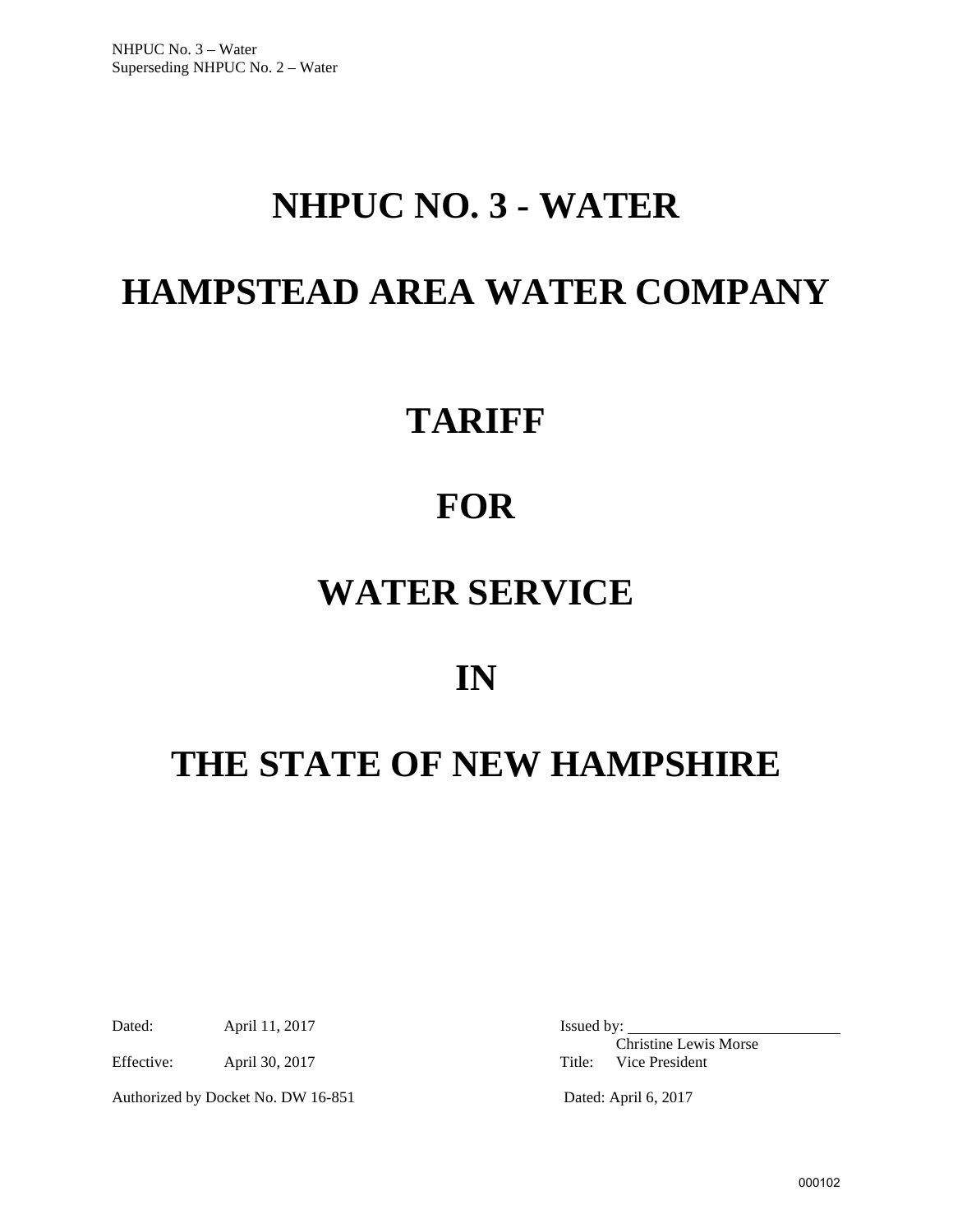"State" means the State of New Hampshire and any State Agency or fund created by or under State Agency oversight.

"Tariff" means the current schedule of rates, charges, terms and conditions filed by the Company and either approved by the "Commission" or effective by operation of law.

"Termination" means a bookkeeping function which occurs when a customer's account is closed permanently.

"Undue delay" means more than 3 business days from the date for which service was requested, except during severe storms, heavy seasonal activity, and other similar unforeseeable circumstances.

"Utility" means the Hampstead Area Company, Inc., (the Company) a water utility under New Hampshire statutes.

"WICA" means Water Infrastructure and Conservation Adjustment.

Dated: August 20, 2019November 24, 2020 Issued by:

Effective: <del>July 12, 2020</del>December 24, 2020 Title: Vice President

Authorized by Docket No. **DW 19-136DW 20-117** Dated: August 20, 2019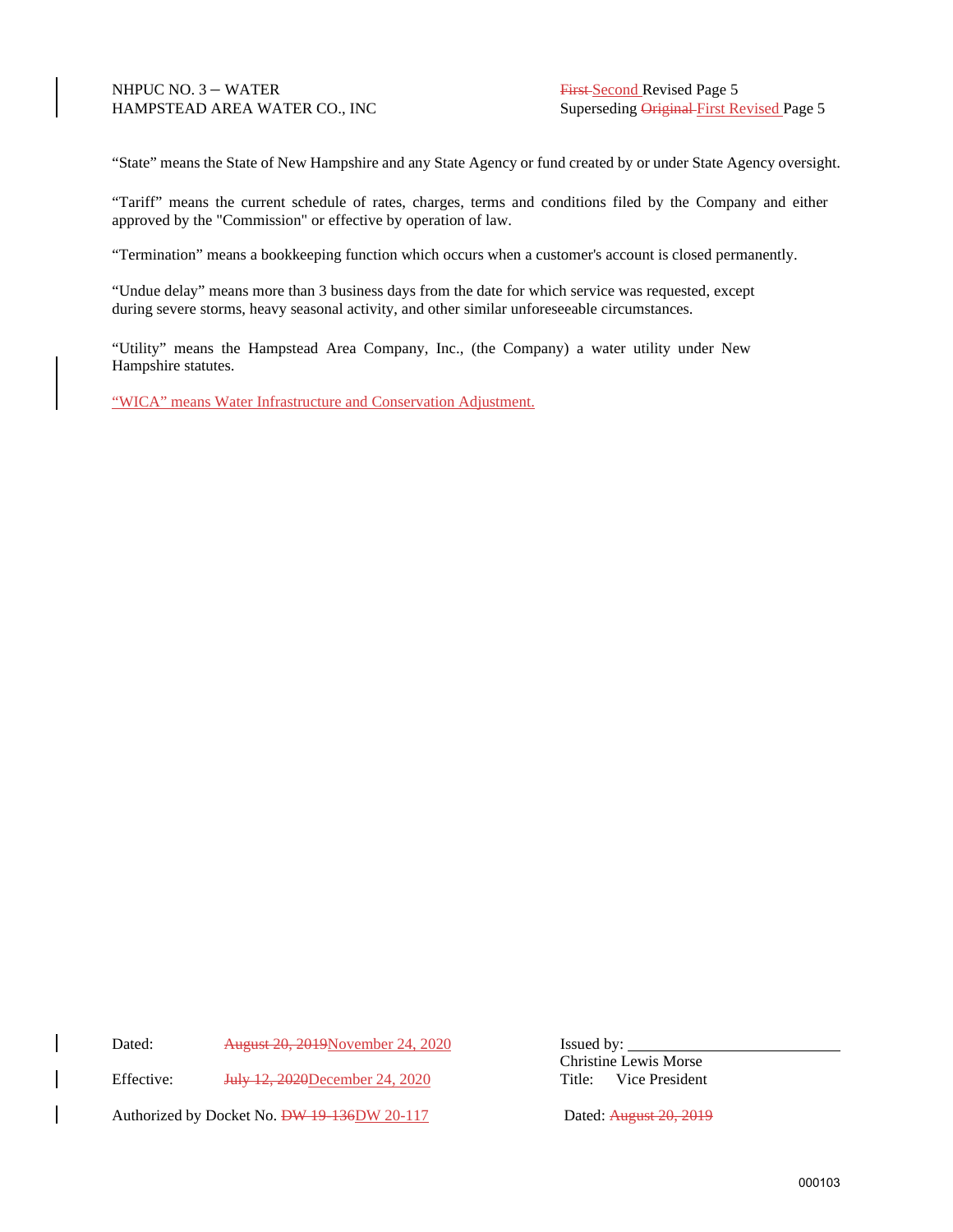### RATE SCHEDULES

### MISCELLANEOUS UTILITY SERVICE FEES

### RATE SCHEDULE

The following fees are associated with miscellaneous services that the Company may provide from time to time:

| Type of Service: |                                                                                                                                                                                                                                                                                                                                                                                                                                                      | Amount                                                |
|------------------|------------------------------------------------------------------------------------------------------------------------------------------------------------------------------------------------------------------------------------------------------------------------------------------------------------------------------------------------------------------------------------------------------------------------------------------------------|-------------------------------------------------------|
| A.               | Initiation or transfer of service<br>(Section 30, Paragraph D)                                                                                                                                                                                                                                                                                                                                                                                       | \$20.00                                               |
| <b>B.</b>        | Service pipe connection<br>(Section 19, Paragraph B.1.b.ii)                                                                                                                                                                                                                                                                                                                                                                                          | \$160.00                                              |
| C.               | Service Calls; Connection and Disconnections<br>of water service; Collection charge<br>(Section 30, Paragraphs A and B)<br>During Regular Hours:<br>Non-Regular Hours                                                                                                                                                                                                                                                                                | \$45.00<br>\$67.50                                    |
| D.               | Returned Check Fee - Administrative Cost<br>(Section 8, Paragraph, B, and C)<br>(Section 30, Paragraph C.1)                                                                                                                                                                                                                                                                                                                                          | \$5.00 or the bank<br>charge, whichever is<br>greater |
| E.               | Inspection Fee of Main Pipe Extensions<br>(Section 33, Paragraph A.2 and<br>Section 19 Paragraph B.1.b.ii)                                                                                                                                                                                                                                                                                                                                           | \$3.00 per linear foot                                |
| E.               | As of January 1, 2018, new customers in water systems served with water<br>purchased from Manchester Water Works will be charged the Manchester Water<br>Works Merrimack Source Development Charge (MSDC) in effect at the time of<br>the new service request. The MSDC rates are posted on the NH PUC's website<br>at www.puc.state.nh.gov as well as the Manchester Water Works website at:<br>www.manchesternh.gov/Departments/water-works/rates. |                                                       |
| F.G.             | Contributions in Aid of Construction (CIAC) payments Tax<br>The formula for calculating the tax costs associated with CIAC is as follows:<br><b>Current Effective Tax Rate:</b><br>Current BPT Rate + (Current Federal Tax Rate * (1-Current BPT Rate))                                                                                                                                                                                              |                                                       |
|                  | Plant or Equipment Tax Cost:<br>((CIAC-[CIAC*(1/Tax Life)*.5]) / (1-Current Effective Tax Rate)) - CIAC                                                                                                                                                                                                                                                                                                                                              |                                                       |

Value

Dated: November 204, 2020 Issued by:

Effective: December 424, 2020 Title: Vice President

Christine Lewis Morse

Authorized by Docket No. DW 49-13620-117 Dated: August 20-2019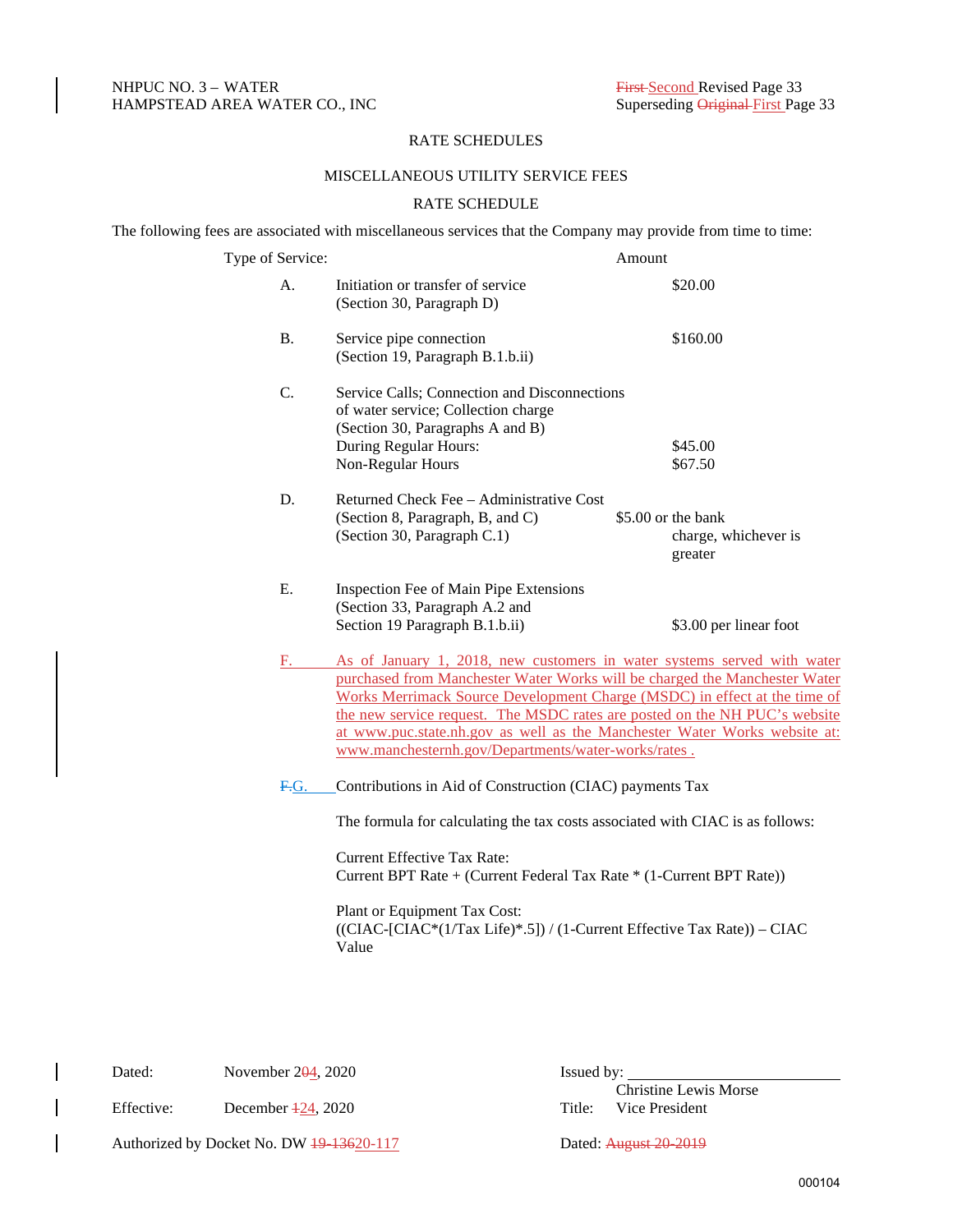### RATE SCHEDULE –GM

AVAILABILITY: This schedule is available to all metered water service in the Company's following franchise areas:

| Atkinson Core System (Walnut Ridge),                               |
|--------------------------------------------------------------------|
| Dearborn Ridge                                                     |
| Oak Hill, Lincoln Lane                                             |
| Colby Pond                                                         |
| Cricket Hill/Maplevale                                             |
| <b>Black Rocks Village</b>                                         |
| Hampstead Core System                                              |
| Lamplighter Estates, Coopers Grove, Kings Landing                  |
| Sargent Woods                                                      |
| <b>Camelot Court</b>                                               |
| Rainbow Ridge, Little River Village, Snow's Brook                  |
| Lancaster Farm, Tisdale Trailer Park                               |
| Stoneford, Autumn Hills, Mills Woods, Waterford Village, Fairfield |
| Estates, Wells Village, Kelley Green                               |
| <b>Cornerstone Estates</b>                                         |
| <b>Bow Lake Estates</b>                                            |
|                                                                    |

#### CHARACTER OF SERVICE:

The Company will make every effort to maintain normal pressures but shall not be liable for the failure of either the supply or the distribution system when such failure is due to the elements, natural causes, breaks, leaks, unusual or concurrent droughts, or waste or unlawful use of water. Outdoor use may be restricted.

#### RATES: Water Rates (Monthly Rate)

| i. $\frac{5}{8}$ inch meter   | \$10.0016.33   |
|-------------------------------|----------------|
| ii. $\frac{3}{4}$ inch meter  | \$20,0038.17   |
| iii. 1 inch meter             | \$30.0074.59   |
| iv. $1\frac{1}{2}$ inch meter | \$60,00147.41  |
| $v.$ 2 inch meter             | \$100.00191.11 |

All Consumption - \$6.11 per 100 cubic feet see page 34-A

### TERMS OF PAYMENT:

Bills under this rate are net and will be rendered monthly and are due and payable upon presentation. All accounts more than twenty five (25) days past due will be assessed a late fee of Ten Dollars (\$10.00) per month at the discretion of the Company.

Authorized by NH PUC Order # 26,153 in Docket DW 17-145 dated June 26, 2018, Order # 26,195 in Docket DW 17-118 dated November 29, 2018, Order # 26,301 in Docket DW 19-011 dated October 22, 2019, and Order # 26,381 in Docket 19-031 dated July 21, 2020

IssuedDated: July 21, 2020November 24, 2020 Issued by:

Effective: August 17, 2020December 24, 2020 Title: Vice President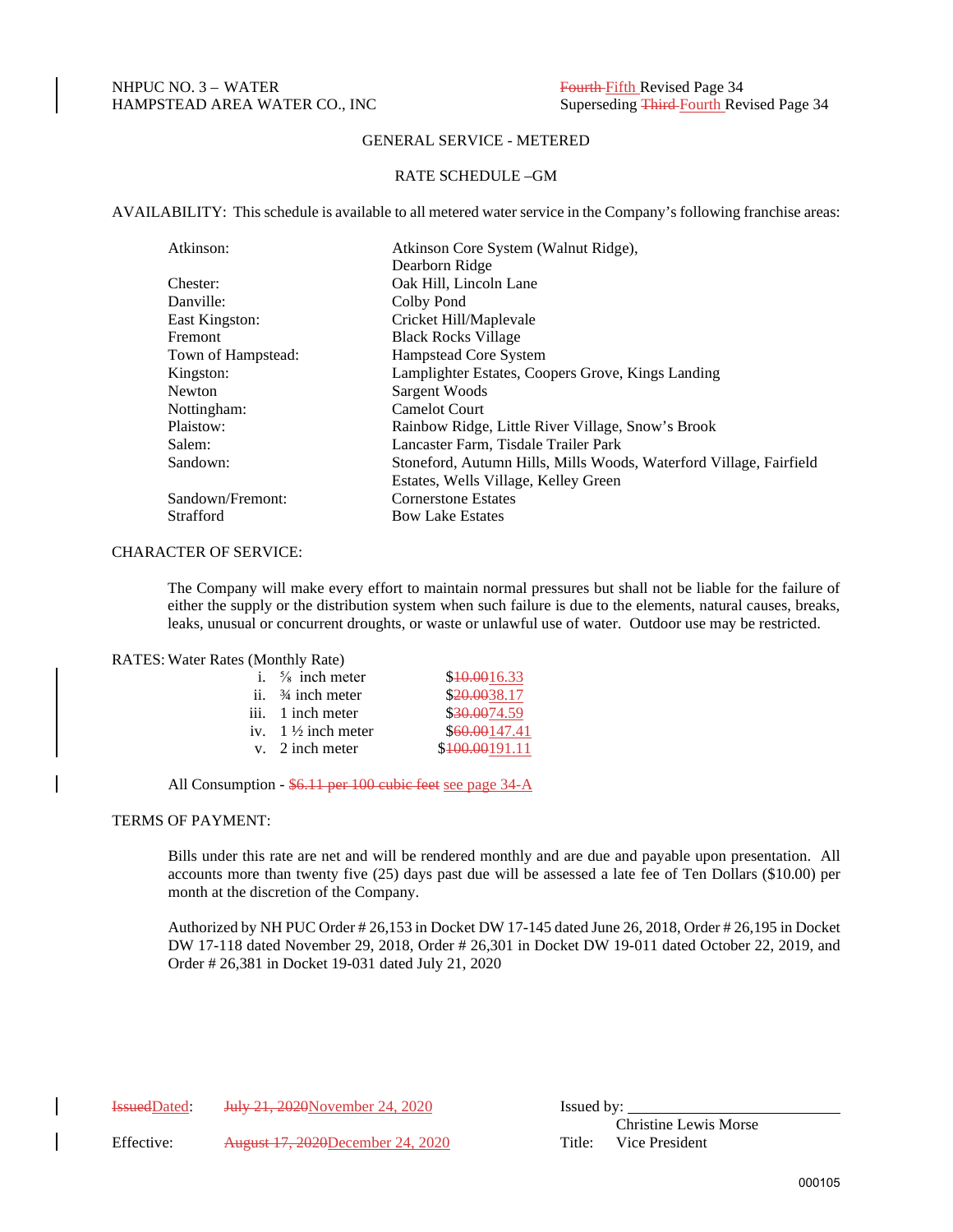## RATE SCHEDULE –GM (Cont.)

| Consumption - Volumetric Charges (per Ccf) |  |  |
|--------------------------------------------|--|--|
|                                            |  |  |

| Single Family Residential Tier 1 (up to 4 Ccf/month) | \$6.83  |
|------------------------------------------------------|---------|
| Single Family Residential Tier $2$ ( $>4$ Ccf/month) | \$10.24 |
| Non single Family, and non-residential               | \$9.31  |

| Issued:    | November 24, 2020                  | <b>Issued by:</b>            |  |
|------------|------------------------------------|------------------------------|--|
|            |                                    | <b>Christine Lewis Morse</b> |  |
| Effective: | December 24, 2020                  | Vice President<br>Title:     |  |
|            | Authorized by Docket No. DW 20-117 | Dated:                       |  |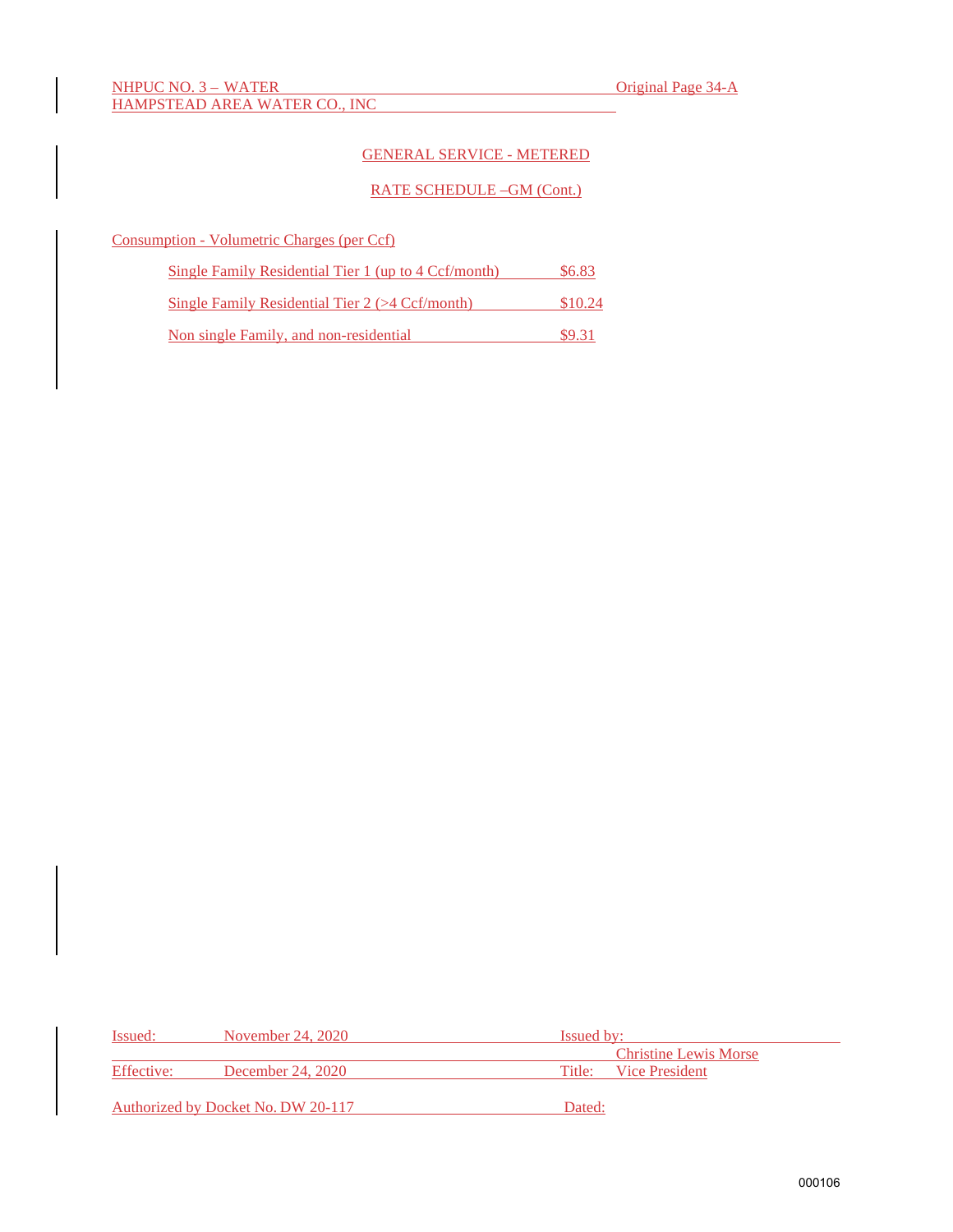### MUNICIPAL FIRE PROTECTION SERVICE-ATKINSON

#### RATE SCHEDULE - GM

#### AVAILABILITY:

This schedule is available to all municipal fire service in the Company's franchise area in the Atkinson Core System for the purposes of public safety, where such service is paid for from tax revenues by and of the Town of Atkinson:

## CHARACTER OF SERVICE:

The Town of Atkinson shall notify the Company, in writing, of an appropriate vote by the governing body of the city, town, village, or other political subdivision stating where hydrants are to be placed. Such notification must be received by the Company before the installation of any hydrant. The installation and maintenance of hydrants and the supplying of water through such hydrants is for the sole use of the authorized firefighting personnel for the control and extinguishment of any fire or for any other use authorized by the Company. Rendering of service under this schedule shall in no way be construed to hold the Company liable to furnish at any time or any specific point in its distribution system any minimum flow or pressure, either static or residual.

### RATES:

Annual Hydrant Charge: \$200.00 \$1,419.00 per annum for each fire hydrant installed, payable in advance for each hydrant installed.

Annual Availability Fee: \$2,000.00 per annum payable in advance in addition to the Annual Hydrant Charge.

### TERMS OF PAYMENT:

Bills under this rate are net and will be rendered annually and are due and payable upon presentation.

#### SPECIAL PROVISIONS:

All hydrants, lead valves, branches and other appurtenances shall remain the property of the Company.

Authorized by Docket No. DW 16-851 dated April 6, 2017

Issued: December 11, 2018November 24, 2020 Issued by:

 Christine Lewis Morse Effective: April 30, 2017 December 24, 2020 Title: Vice President

Authorized by Docket No. DW  $\frac{16-85120-117}{20}$  Dated: April 6, 2017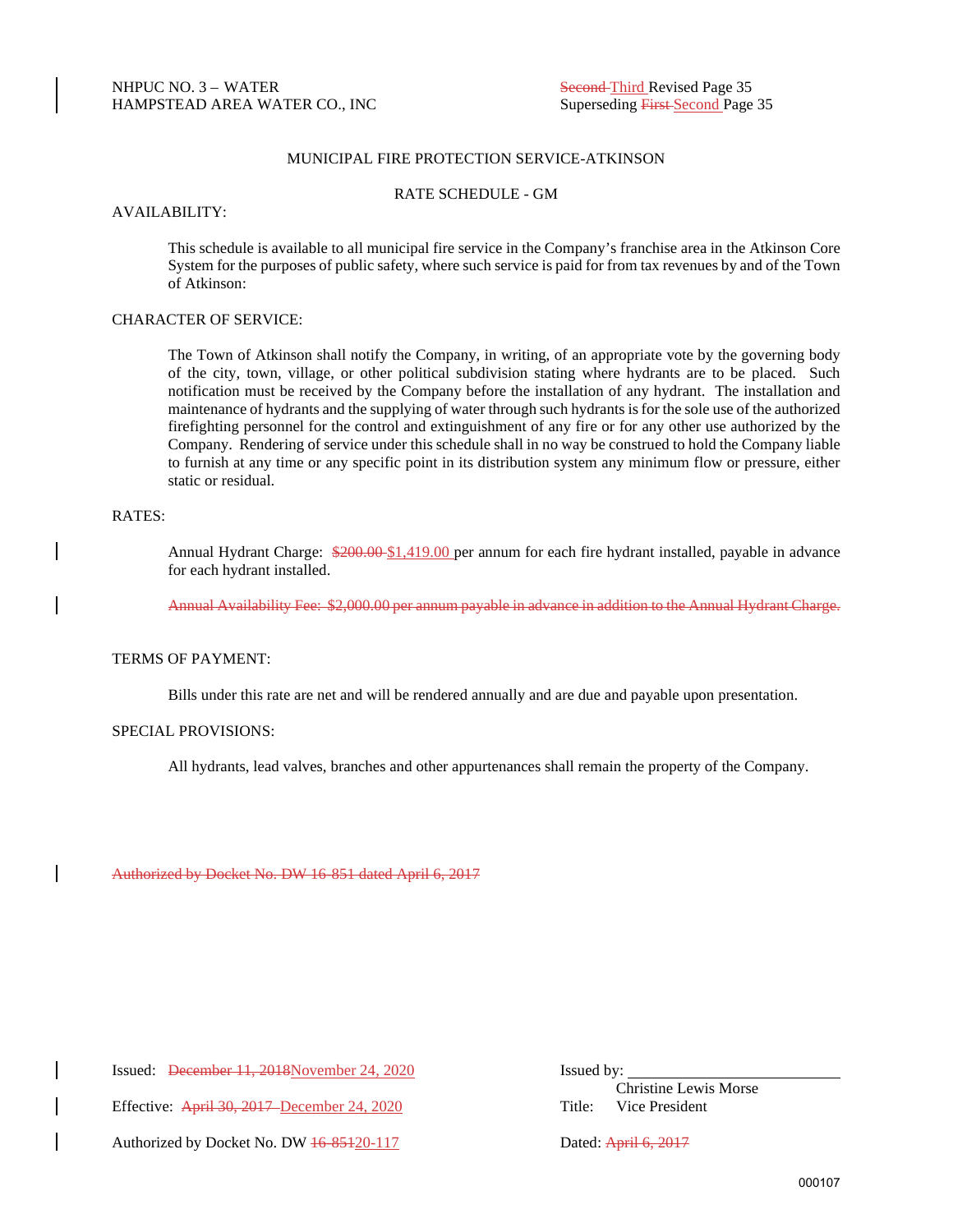### MUNICIPAL FIRE PROTECTION SERVICE-HAMPSTEAD

RATE SCHEDULE - GM

#### AVAILABILITY:

This schedule is available to all municipal fire service in the Company's franchise area in the Hampstead Core System for the purposes of public safety, where such service is paid for from tax revenues by and of the Town of Hampstead:

### CHARACTER OF SERVICE:

The Town of Hampstead shall notify the Company, in writing, of an appropriate vote by the governing body of the city, town, village, or other political subdivision stating where hydrants are to be placed. Such notification must be received by the Company before the installation of any hydrant. The installation and maintenance of hydrants and the supplying of water through such hydrants is for the sole use of the authorized firefighting personnel for the control and extinguishment of any fire or for any other use authorized by the Company. Rending of service under this schedule shall in no way be construed to hold the Company liable to furnish at any time or any specific point in its distribution system any minimum flow or pressure, either static or residual.

#### RATES:

Annual Hydrant Charge: \$200.00\$1,419.00 per annum for each fire hydrant installed, payable in advance for each hydrant installed, plus additional State and Federal taxes on CIAC payments or the CIAC value created by the contribution of each fire hydrant.

Annual Availability Fee: \$2,000.00 per annum payable in advance in addition to the Annual Hydrant Charge.

#### TERMS OF PAYMENT:

Bills under this rate are net and will be rendered annually and are due and payable upon presentation.

### SPECIAL PROVISIONS:

All hydrants, lead valves, branches and other appurtenances shall remain the property of the Company.

Dated: April 11, 2017November 24, 2020 Issued by:

Effective: April 30, 2017December 24, 2020 Title: Vice President

Christine Lewis Morse

Authorized by Docket No. DW  $\frac{16-85120-117}{20}$  Dated: April 6, 2017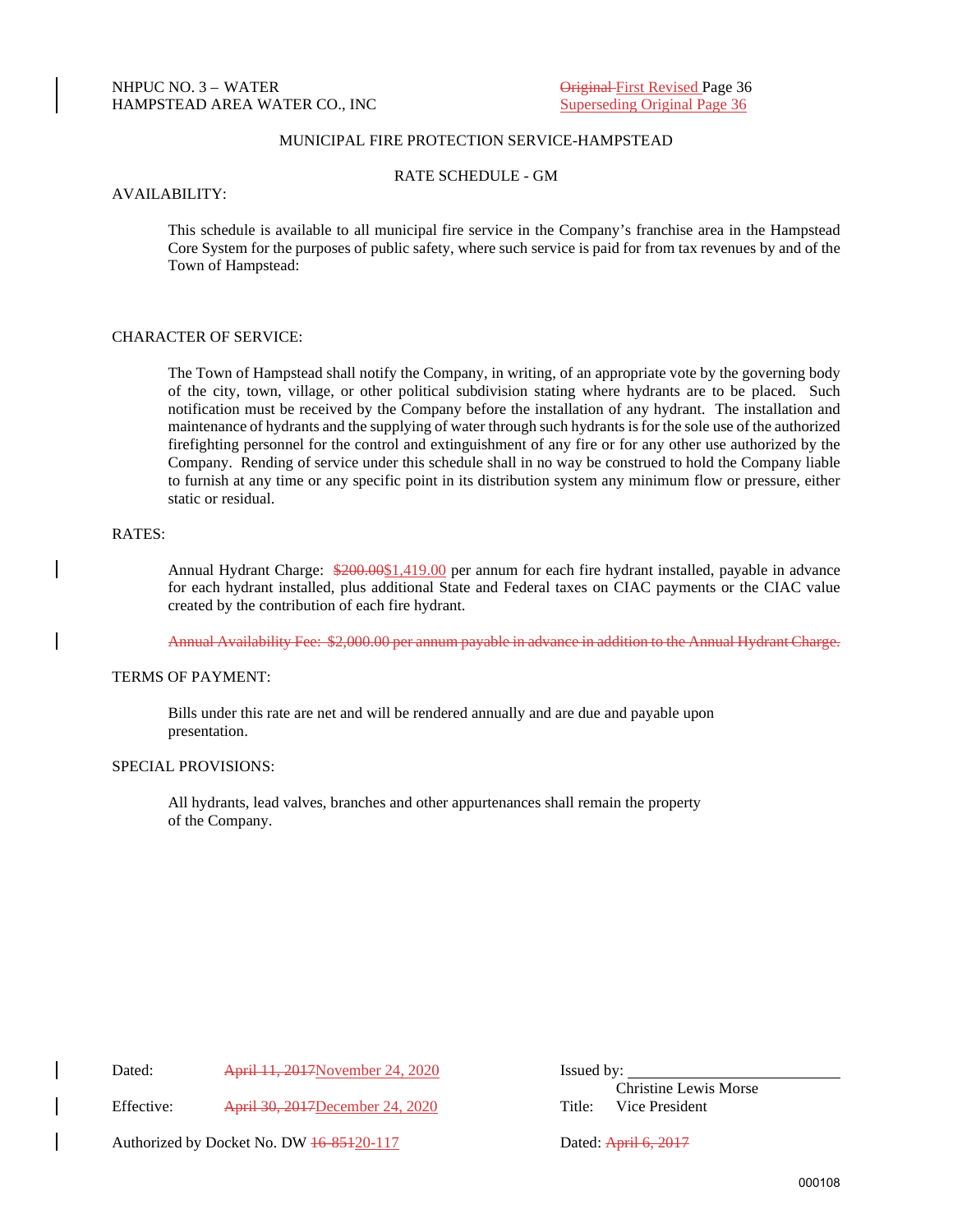### GENERAL PRIVATE FIRE PROTECTION SERVICE

### RATE SCHEDULE - GM

### AVAILABILITY:

This schedule is available to all metered water service in the Company's following franchise areas:

| Atkinson:          | Atkinson Core System (Walnut Ridge),                    |
|--------------------|---------------------------------------------------------|
|                    | Dearborn Ridge                                          |
| Chester:           | Oak Hill, Lincoln Lane                                  |
| Danville:          | Colby Pond                                              |
| East Kingston:     | Cricket Hill/Maplevale                                  |
| Fremont            | <b>Black Rocks Village</b>                              |
| Town of Hampstead: | Hampstead Core System                                   |
| Kingston:          | Lamplighter Estates, Coopers Grove, Kings Landing       |
| <b>Newton</b>      | Sargent Woods                                           |
| Nottingham:        | <b>Camelot Court</b>                                    |
| Plaistow:          | Rainbow Ridge, Little River Village, Snow's Brook       |
| Salem:             | Lancaster Farm,                                         |
| Sandown:           | Stoneford, Autumn Hills, Mill Woods, Waterford Village, |
|                    | Fairfield Estates, Kelley Green                         |
| Sandown/Fremont:   | <b>Cornerstone Estates</b>                              |
| Strafford:         | <b>Bow Lake Estates</b>                                 |

### CHARACTER OF SERVICE:

The Company shall be notified, in writing, of an appropriate vote by the governing body of the city, town, village, or other political subdivision stating where hydrants or fire protection water supply distribution pipes are to be placed. Such notification must be received by the Company before the installation. The installation and maintenance of hydrants and the supplying of water through such hydrants is for the sole use of the authorized firefighting personnel for the control and extinguishment of any fire or for any other use authorized by the Company. Rending of service under this schedule shall in no way be construed to hold the Company liable to furnish at any time or any specific point in its distribution system any minimum flow or pressure, either static or residual.

#### RATES:

Fire Protection Rate – System-Wide

Private Fire Service (Annual Monthly Fee)

| i. $1\frac{1}{2}$ diameter pipe | \$400.002.98     |
|---------------------------------|------------------|
| ii. 2 inch diameter pipe        | \$200.006.35     |
| iii. 3 inch diameter pipe       | \$400.0018.46    |
| iv. 4 inch diameter pipe        | \$600.0039.33    |
| v. 6 inch diameter pipe         | \$1,500.00114.26 |

Dated: April 11, 2017November 24, 2020 Issued by:

 Christine Lewis Morse Effective: April 30, 2017December 24, 2020 Title: Vice President

Authorized by Docket No. DW  $\frac{16-85120-117}{20}$  Dated: April 6, 2017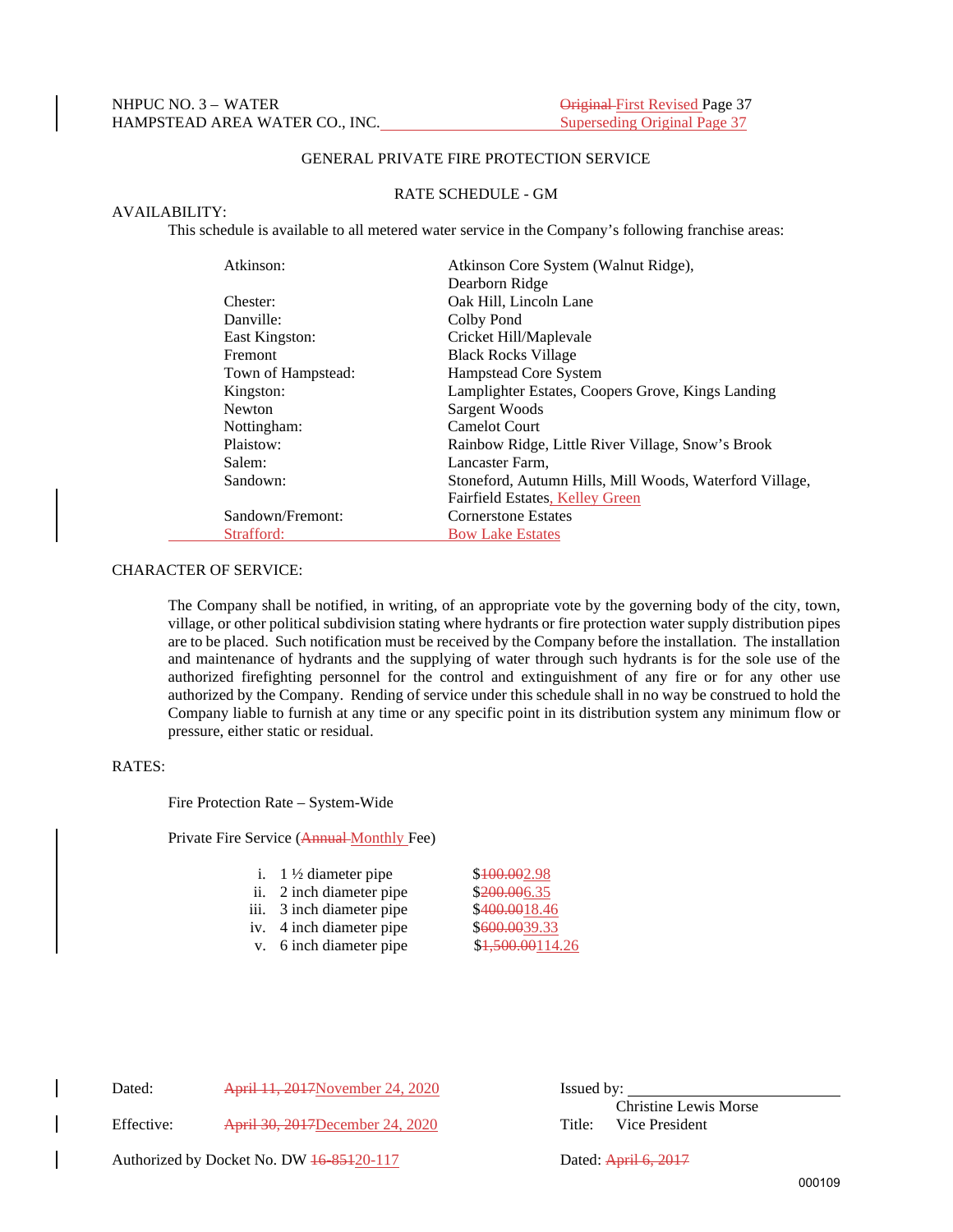# **NHPUC NO. 3 - WATER**

# **HAMPSTEAD AREA WATER COMPANY**

# **TARIFF**

# **FOR**

# **WATER SERVICE**

## **IN**

# **THE STATE OF NEW HAMPSHIRE**

Dated: April 11, 2017 Issued by:

Effective: April 30, 2017 Title: Vice President

Authorized by Docket No. DW 16-851 Dated: April 6, 2017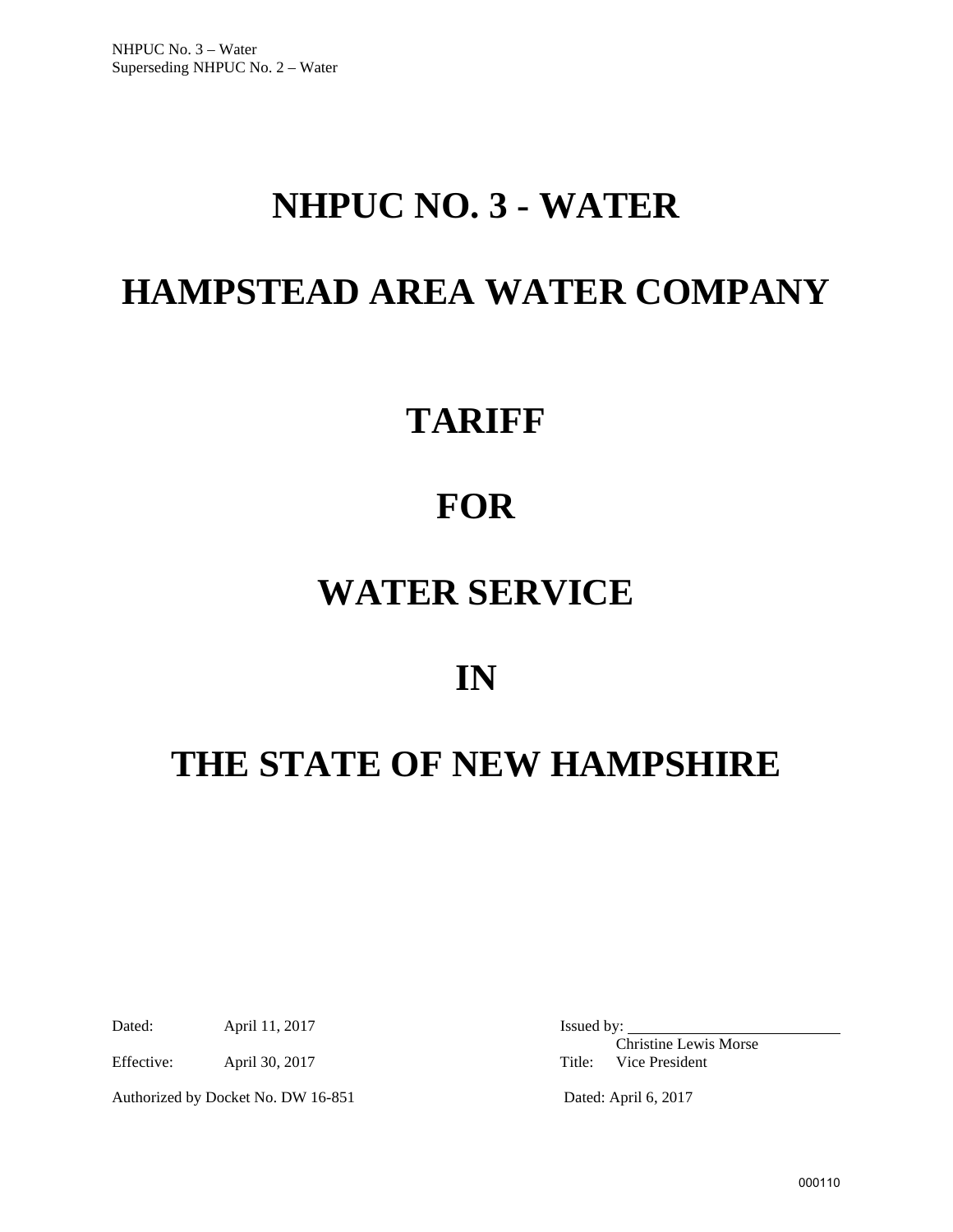"State" means the State of New Hampshire and any State Agency or fund created by or under State Agency oversight.

"Tariff" means the current schedule of rates, charges, terms and conditions filed by the Company and either approved by the "Commission" or effective by operation of law.

"Termination" means a bookkeeping function which occurs when a customer's account is closed permanently.

"Undue delay" means more than 3 business days from the date for which service was requested, except during severe storms, heavy seasonal activity, and other similar unforeseeable circumstances.

"Utility" means the Hampstead Area Company, Inc., (the Company) a water utility under New Hampshire statutes.

"WICA" means Water Infrastructure and Conservation Adjustment.

Dated: November 24, 2020 Issued by:

Effective: December 24, 2020 Title: Vice President

Authorized by Docket No. DW 20-117 Dated: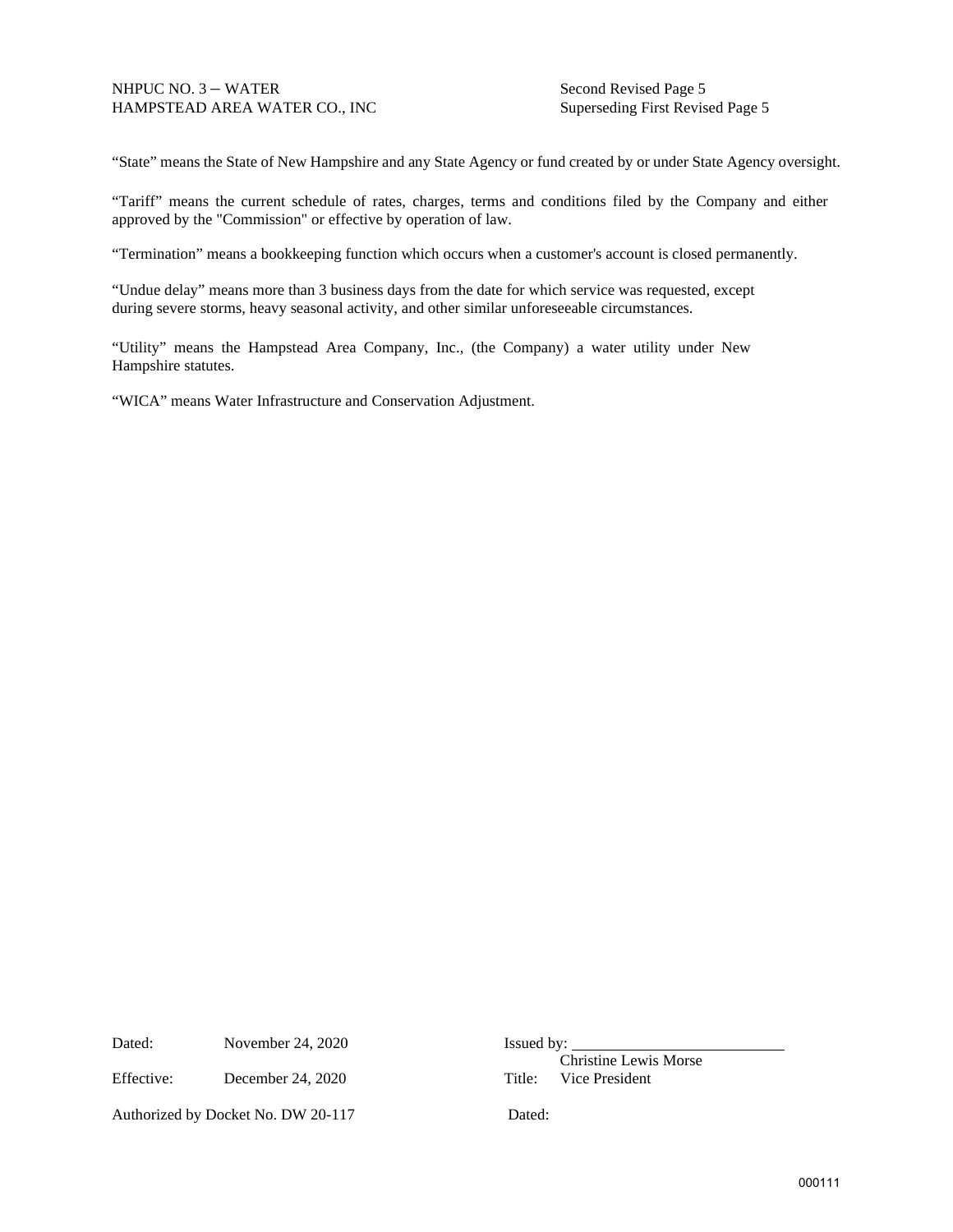### RATE SCHEDULES

### MISCELLANEOUS UTILITY SERVICE FEES

### RATE SCHEDULE

The following fees are associated with miscellaneous services that the Company may provide from time to time:

| Type of Service: |                                                                                                                                                                                                                                                                                                                                                                                                                                                      | Amount |                                                       |
|------------------|------------------------------------------------------------------------------------------------------------------------------------------------------------------------------------------------------------------------------------------------------------------------------------------------------------------------------------------------------------------------------------------------------------------------------------------------------|--------|-------------------------------------------------------|
| A.               | Initiation or transfer of service<br>(Section 30, Paragraph D)                                                                                                                                                                                                                                                                                                                                                                                       |        | \$20.00                                               |
| <b>B.</b>        | Service pipe connection<br>(Section 19, Paragraph B.1.b.ii)                                                                                                                                                                                                                                                                                                                                                                                          |        | \$160.00                                              |
| C.               | Service Calls; Connection and Disconnections<br>of water service; Collection charge<br>(Section 30, Paragraphs A and B)<br>During Regular Hours:<br>Non-Regular Hours                                                                                                                                                                                                                                                                                |        | \$45.00<br>\$67.50                                    |
| D.               | Returned Check Fee - Administrative Cost<br>(Section 8, Paragraph, B, and C)<br>(Section 30, Paragraph C.1)                                                                                                                                                                                                                                                                                                                                          |        | \$5.00 or the bank<br>charge, whichever is<br>greater |
| Ε.               | Inspection Fee of Main Pipe Extensions<br>(Section 33, Paragraph A.2 and<br>Section 19 Paragraph B.1.b.ii)                                                                                                                                                                                                                                                                                                                                           |        | \$3.00 per linear foot                                |
| F.               | As of January 1, 2018, new customers in water systems served with water<br>purchased from Manchester Water Works will be charged the Manchester Water<br>Works Merrimack Source Development Charge (MSDC) in effect at the time of<br>the new service request. The MSDC rates are posted on the NH PUC's website<br>at www.puc.state.nh.gov as well as the Manchester Water Works website at:<br>www.manchesternh.gov/Departments/water-works/rates. |        |                                                       |
| G.               | Contributions in Aid of Construction (CIAC) payments Tax                                                                                                                                                                                                                                                                                                                                                                                             |        |                                                       |
|                  | The formula for calculating the tax costs associated with CIAC is as follows:                                                                                                                                                                                                                                                                                                                                                                        |        |                                                       |
|                  | <b>Current Effective Tax Rate:</b><br>Current BPT Rate + (Current Federal Tax Rate * (1-Current BPT Rate))                                                                                                                                                                                                                                                                                                                                           |        |                                                       |
|                  | Plant or Equipment Tax Cost:<br>((CIAC-[CIAC*(1/Tax Life)*.5]) / (1-Current Effective Tax Rate)) – CIAC                                                                                                                                                                                                                                                                                                                                              |        |                                                       |

Value

Dated: November 24, 2020 Issued by: Christine Lewis Morse Effective: December 24, 2020 Title: Vice President

Authorized by Docket No. DW 20-117 Dated: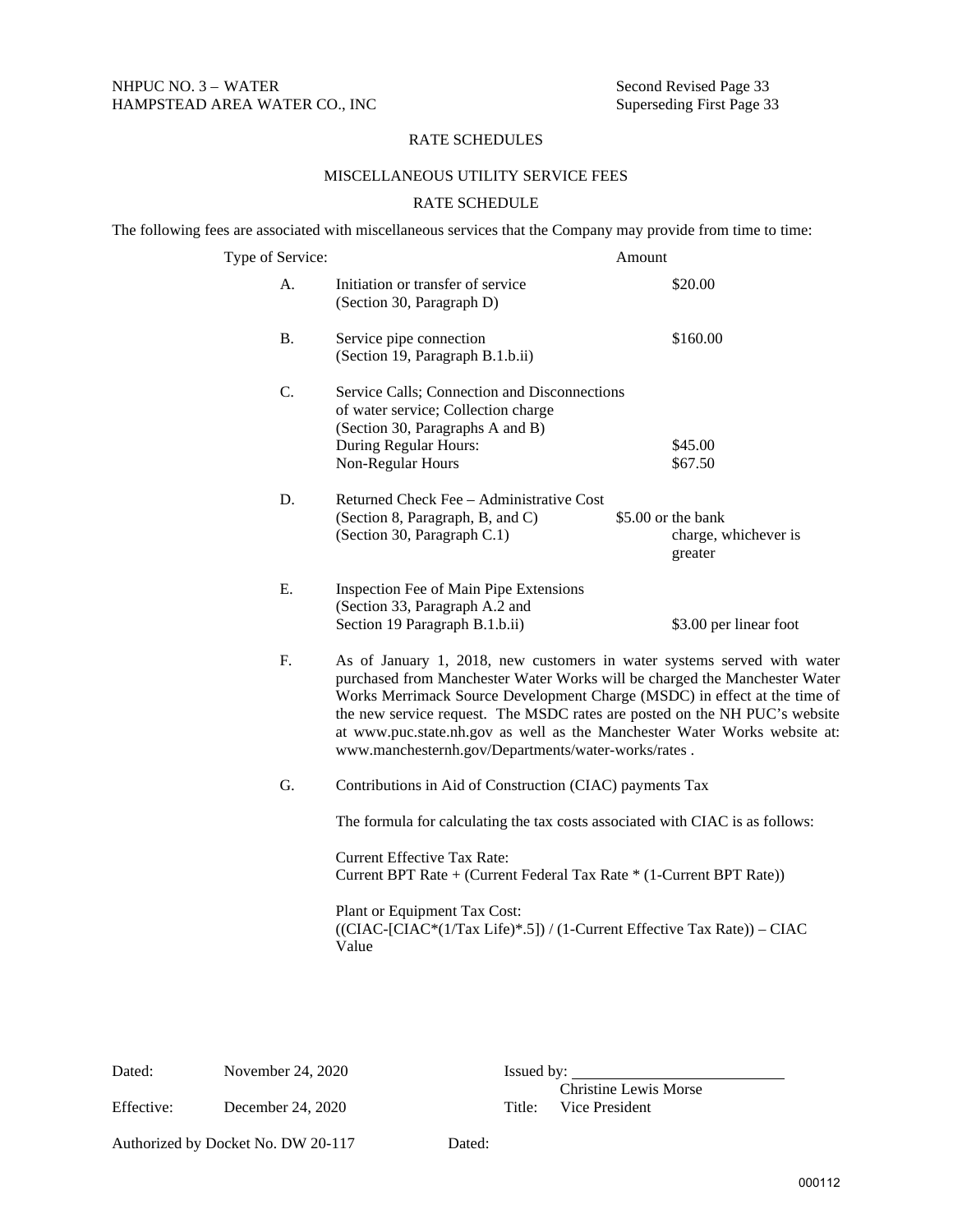### RATE SCHEDULE –GM

AVAILABILITY: This schedule is available to all metered water service in the Company's following franchise areas:

| Atkinson:          | Atkinson Core System (Walnut Ridge),                               |
|--------------------|--------------------------------------------------------------------|
|                    | Dearborn Ridge                                                     |
| Chester:           | Oak Hill, Lincoln Lane                                             |
| Danville:          | Colby Pond                                                         |
| East Kingston:     | Cricket Hill/Maplevale                                             |
| <b>Fremont</b>     | <b>Black Rocks Village</b>                                         |
| Town of Hampstead: | Hampstead Core System                                              |
| Kingston:          | Lamplighter Estates, Coopers Grove, Kings Landing                  |
| Newton             | Sargent Woods                                                      |
| Nottingham:        | <b>Camelot Court</b>                                               |
| Plaistow:          | Rainbow Ridge, Little River Village, Snow's Brook                  |
| Salem:             | Lancaster Farm, Tisdale Trailer Park                               |
| Sandown:           | Stoneford, Autumn Hills, Mills Woods, Waterford Village, Fairfield |
|                    | Estates, Wells Village, Kelley Green                               |
| Sandown/Fremont:   | <b>Cornerstone Estates</b>                                         |
| Strafford          | <b>Bow Lake Estates</b>                                            |

### CHARACTER OF SERVICE:

The Company will make every effort to maintain normal pressures but shall not be liable for the failure of either the supply or the distribution system when such failure is due to the elements, natural causes, breaks, leaks, unusual or concurrent droughts, or waste or unlawful use of water. Outdoor use may be restricted.

### RATES: Water Rates (Monthly Rate)

| i. $\frac{5}{8}$ inch meter   | \$16.33  |
|-------------------------------|----------|
| ii. $\frac{3}{4}$ inch meter  | \$38.17  |
| iii. 1 inch meter             | \$74.59  |
| iv. $1\frac{1}{2}$ inch meter | \$147.41 |
| $v.$ 2 inch meter             | \$191.11 |

All Consumption - see page 34-A

### TERMS OF PAYMENT:

Bills under this rate are net and will be rendered monthly and are due and payable upon presentation. All accounts more than twenty five (25) days past due will be assessed a late fee of Ten Dollars (\$10.00) per month at the discretion of the Company.

Authorized by NH PUC Order # 26,153 in Docket DW 17-145 dated June 26, 2018, Order # 26,195 in Docket DW 17-118 dated November 29, 2018, Order # 26,301 in Docket DW 19-011 dated October 22, 2019, and Order # 26,381 in Docket 19-031 dated July 21, 2020

Dated: November 24, 2020 Issued by:

Effective: December 24, 2020 Title: Vice President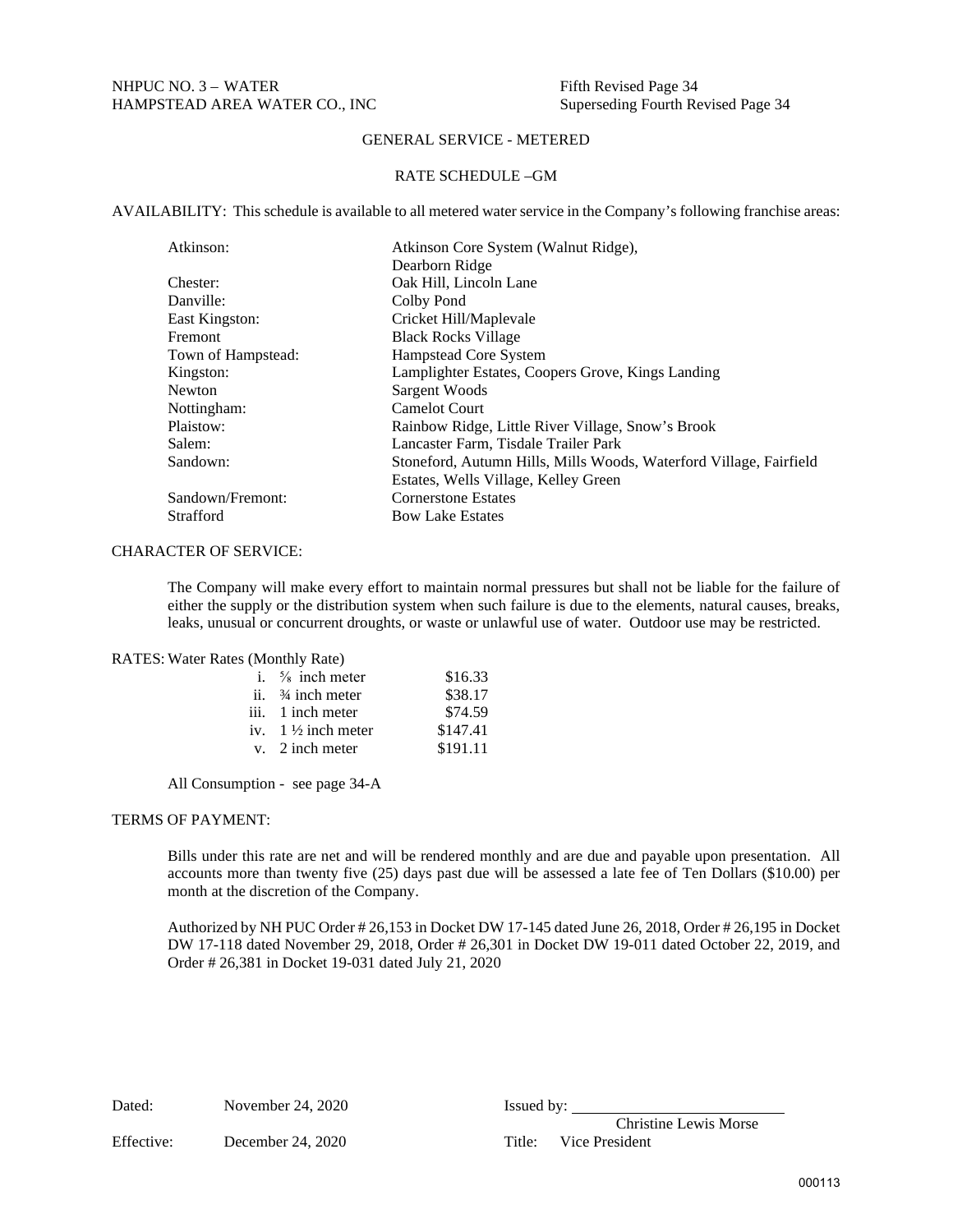### RATE SCHEDULE –GM (Cont.)

### Consumption - Volumetric Charges (per Ccf)

| Single Family Residential Tier 1 (up to 4 Ccf/month) | \$6.83  |
|------------------------------------------------------|---------|
| Single Family Residential Tier $2$ ( $>4$ Ccf/month) | \$10.24 |
| Non single Family, and non-residential               | \$9.31  |

Issued: November 24, 2020 Issued by:

Authorized by Docket No. DW 20-117 Dated:

Effective: December 24, 2020<br>
Title: Vice President Title: Vice President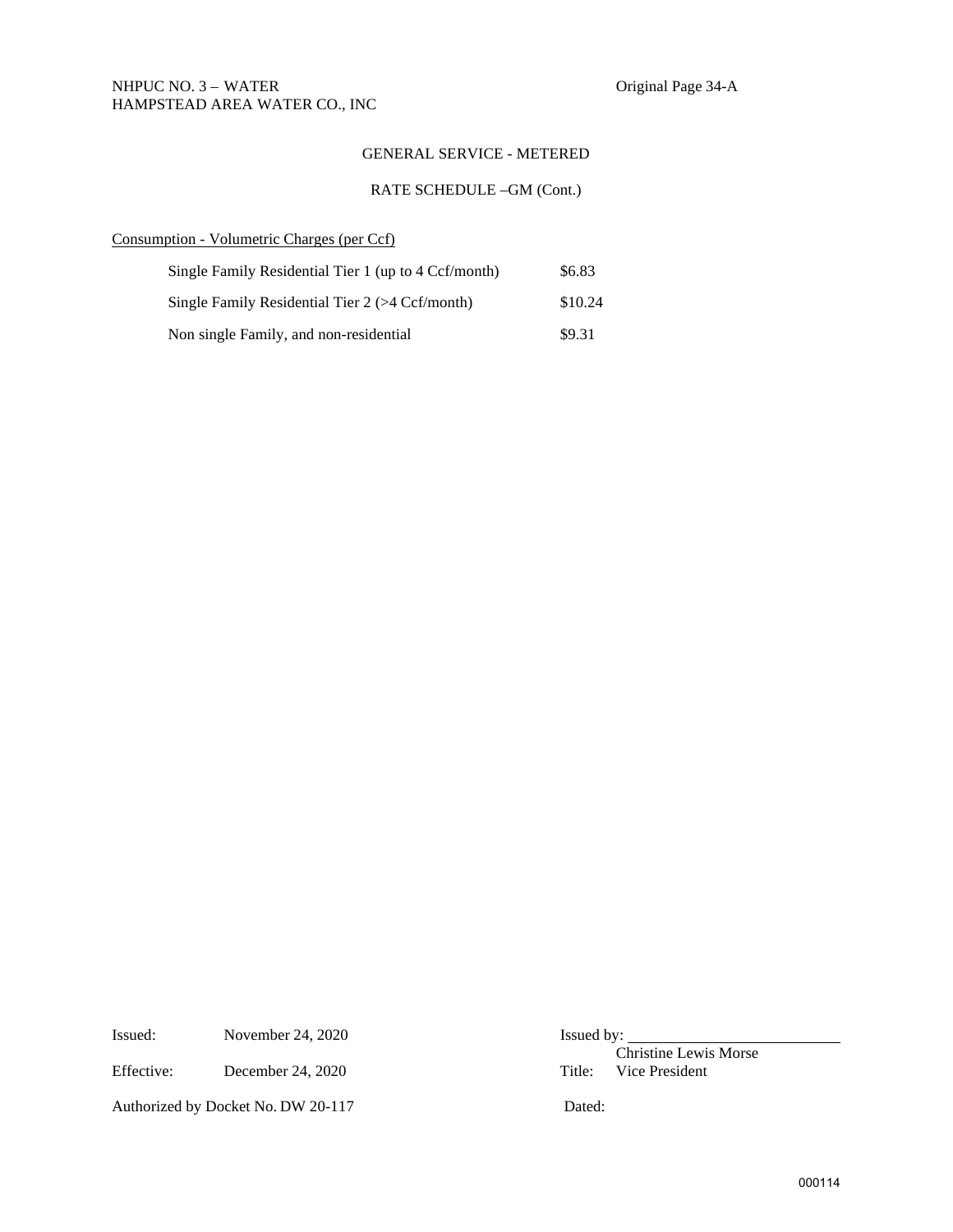### MUNICIPAL FIRE PROTECTION SERVICE-ATKINSON

### RATE SCHEDULE - GM

### AVAILABILITY:

This schedule is available to all municipal fire service in the Company's franchise area in the Atkinson Core System for the purposes of public safety, where such service is paid for from tax revenues by and of the Town of Atkinson:

## CHARACTER OF SERVICE:

The Town of Atkinson shall notify the Company, in writing, of an appropriate vote by the governing body of the city, town, village, or other political subdivision stating where hydrants are to be placed. Such notification must be received by the Company before the installation of any hydrant. The installation and maintenance of hydrants and the supplying of water through such hydrants is for the sole use of the authorized firefighting personnel for the control and extinguishment of any fire or for any other use authorized by the Company. Rendering of service under this schedule shall in no way be construed to hold the Company liable to furnish at any time or any specific point in its distribution system any minimum flow or pressure, either static or residual.

### RATES:

Annual Hydrant Charge: \$1,419.00 per annum for each fire hydrant installed, payable in advance for each hydrant installed.

### TERMS OF PAYMENT:

Bills under this rate are net and will be rendered annually and are due and payable upon presentation.

### SPECIAL PROVISIONS:

All hydrants, lead valves, branches and other appurtenances shall remain the property of the Company.

| Issued: November 24, 2020          | Issued 1 |
|------------------------------------|----------|
| Effective: December 24, 2020       | Title:   |
| Authorized by Docket No. DW 20-117 | Dated:   |

Issued by:

 Christine Lewis Morse Title: Vice President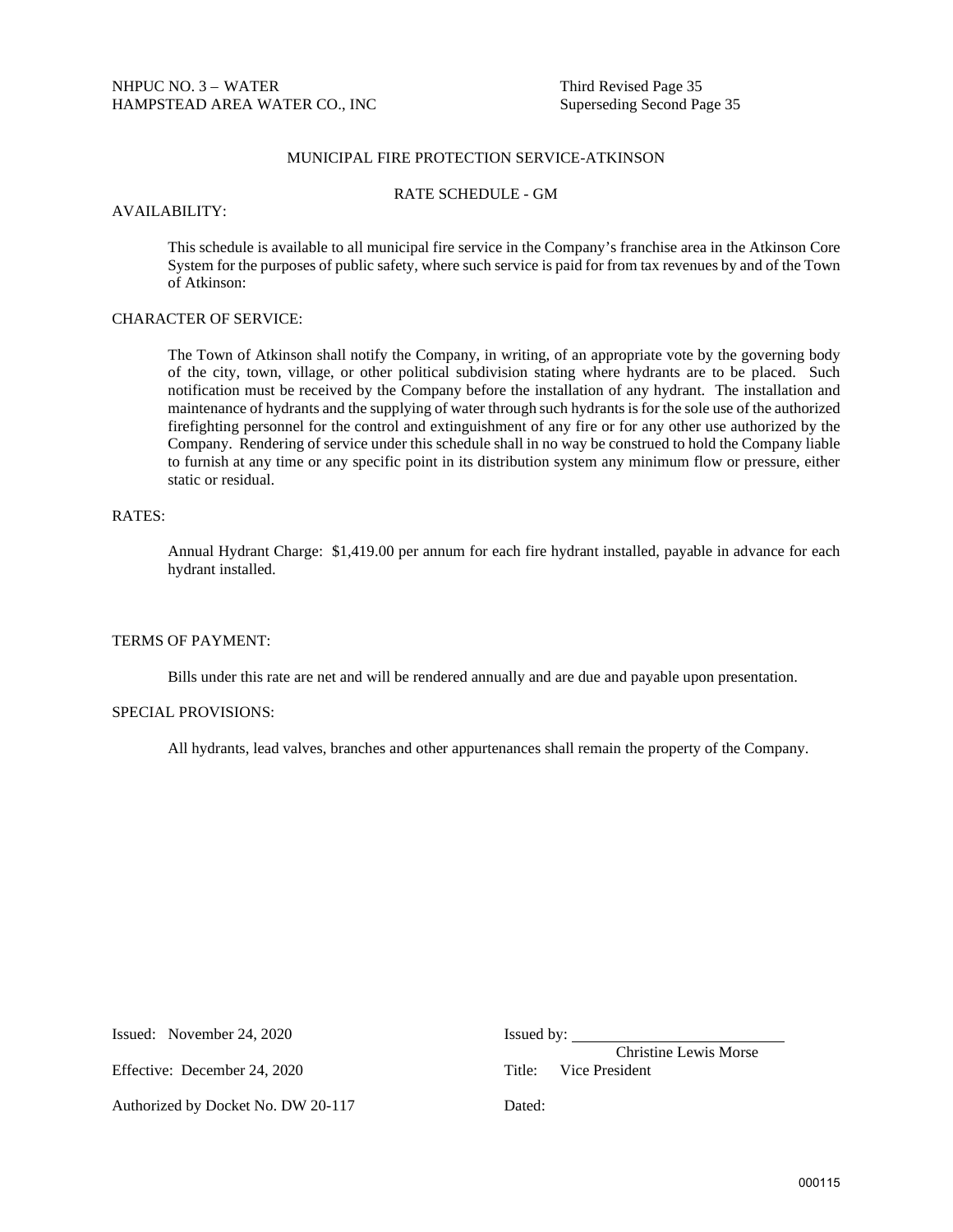## MUNICIPAL FIRE PROTECTION SERVICE-HAMPSTEAD

RATE SCHEDULE - GM

#### AVAILABILITY:

This schedule is available to all municipal fire service in the Company's franchise area in the Hampstead Core System for the purposes of public safety, where such service is paid for from tax revenues by and of the Town of Hampstead:

### CHARACTER OF SERVICE:

The Town of Hampstead shall notify the Company, in writing, of an appropriate vote by the governing body of the city, town, village, or other political subdivision stating where hydrants are to be placed. Such notification must be received by the Company before the installation of any hydrant. The installation and maintenance of hydrants and the supplying of water through such hydrants is for the sole use of the authorized firefighting personnel for the control and extinguishment of any fire or for any other use authorized by the Company. Rending of service under this schedule shall in no way be construed to hold the Company liable to furnish at any time or any specific point in its distribution system any minimum flow or pressure, either static or residual.

### RATES:

Annual Hydrant Charge: \$1,419.00 per annum for each fire hydrant installed, payable in advance for each hydrant installed, plus additional State and Federal taxes on CIAC payments or the CIAC value created by the contribution of each fire hydrant.

### TERMS OF PAYMENT:

Bills under this rate are net and will be rendered annually and are due and payable upon presentation.

### SPECIAL PROVISIONS:

All hydrants, lead valves, branches and other appurtenances shall remain the property of the Company.

Dated: November 24, 2020 Issued by:

Effective: December 24, 2020 Title: Vice President

Authorized by Docket No. DW 20-117 Dated: